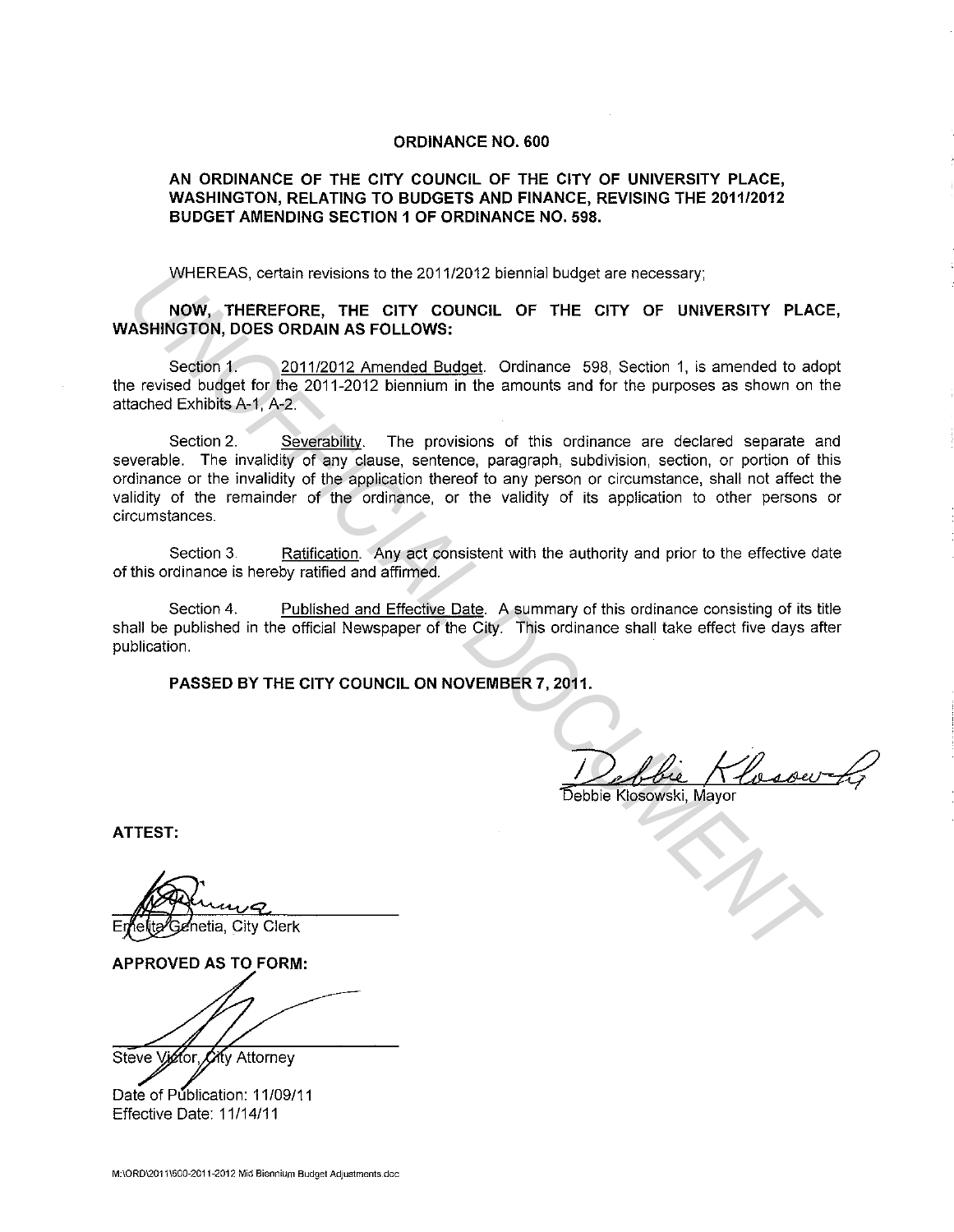## EXHIBIT A-1 CITY OF UNIVERSITY PLACE 2011 Amended Budget

|                     |                                                                                                                                                                                                                                                    |                                          |                        | 2011 Amended Budget   |                                 |                |                          |                        |                    |
|---------------------|----------------------------------------------------------------------------------------------------------------------------------------------------------------------------------------------------------------------------------------------------|------------------------------------------|------------------------|-----------------------|---------------------------------|----------------|--------------------------|------------------------|--------------------|
|                     |                                                                                                                                                                                                                                                    |                                          | REVENUES               |                       |                                 |                |                          |                        |                    |
|                     |                                                                                                                                                                                                                                                    |                                          |                        |                       |                                 | <b>ENDING:</b> |                          |                        |                    |
|                     |                                                                                                                                                                                                                                                    |                                          | <b>SOURCES</b>         |                       |                                 |                | <b>USES</b>              |                        | <b>BALANCE</b>     |
|                     | <b>EUND COMMUNIST REPORTS</b>                                                                                                                                                                                                                      | <b>Reference and Contract interest</b>   | <b>Real Adjustment</b> | Revised               | <b>Adopted Manufacturer</b>     |                | Adjust <b>Experience</b> | <b>Revised Figures</b> | <b>Balance</b>     |
| Operating           |                                                                                                                                                                                                                                                    |                                          |                        |                       |                                 |                |                          |                        |                    |
| General             |                                                                                                                                                                                                                                                    |                                          |                        |                       |                                 |                |                          |                        |                    |
| 001                 | General                                                                                                                                                                                                                                            | $\overline{\mathbf{s}}$<br>14.098.138 \$ | $(291, 255)$ \$        | 13,806,883            | \$<br>13,689,585 \$             |                | $(52,500)$ \$            | 13,637,085             | 169,798<br>s       |
|                     | <b>Special Revenue</b>                                                                                                                                                                                                                             |                                          |                        |                       |                                 |                |                          |                        |                    |
| 101                 | Street                                                                                                                                                                                                                                             | 947,148                                  | 8,131                  | 955,279               | 947.148                         |                | 8,131                    | 955,279                |                    |
| 102                 | Arterial Street                                                                                                                                                                                                                                    | 246,968                                  | (5,000)                | 241,968               | 225,100                         |                | $\overline{a}$           | 225,100                | 16,868             |
| 103                 | Real Estate Excise Tax                                                                                                                                                                                                                             | 460,487                                  | (90,000)               | 370,487               | 329,373                         |                | $\ddot{\phantom{1}}$     | 329,373                | 41,114             |
| 104                 | Parks and Recreation                                                                                                                                                                                                                               | 1,015,920                                | (5,281)                | 1,010,639             | 1,015,920                       |                | (5,281)                  | 1,010,639              |                    |
| 105                 | Traffic Impact Fees                                                                                                                                                                                                                                | 342,714                                  |                        | 342,714               |                                 | $\blacksquare$ |                          |                        | 342,714            |
| 106                 | Transportation Benefit District                                                                                                                                                                                                                    |                                          |                        | $\ddot{\phantom{a}}$  |                                 |                |                          |                        |                    |
| 107                 | Development Services<br>LRF                                                                                                                                                                                                                        | 1,284,403                                | (211, 466)             | 1,072,937             | 1,044,615                       |                | 28,322                   | 1,072,937              |                    |
| 108<br>120          | Path & Trails                                                                                                                                                                                                                                      | 5,362,570<br>6,899                       |                        | 5,362,570<br>6,899    | 1,838,000                       | 3,350          | 150                      | 1,838,000<br>3,500     | 3,524,570<br>3,399 |
| 140                 | Surface Water Mgmt                                                                                                                                                                                                                                 | 3,443.201                                |                        | 3,443,201             | 2,961,192                       |                | 52,264                   | 3,013,456              | 429,745            |
| 188                 | Strategic Reserve                                                                                                                                                                                                                                  | 825.164                                  | 33,780                 | 858,944               |                                 |                |                          |                        | 858,944            |
|                     | Sub-total Special Revenue                                                                                                                                                                                                                          | 13,935.474                               | (269, 836)             | 13,665,638            | 8,364,698                       |                | 83,586                   | 8,448,284              | 5,217,354          |
| <b>Debt Service</b> |                                                                                                                                                                                                                                                    |                                          |                        |                       |                                 |                |                          |                        |                    |
| 201                 | Debt Service                                                                                                                                                                                                                                       | 5,066,878                                | (100,000)              | 4,966,878             | 5,066,878                       |                | (100, 000)               | 4,966,878              |                    |
|                     | <b>Sub-total Debt Service Funds</b>                                                                                                                                                                                                                | 5,066,878                                | (100, 000)             | 4,966,878             | 5,066,878                       |                | (100, 000)               | 4,966,878              |                    |
|                     |                                                                                                                                                                                                                                                    |                                          |                        |                       |                                 |                |                          |                        |                    |
|                     | nggunung di panggunung di panggunung di panggunung di panggunung di panggunung di panggunung di panggunung di<br>Panggunung di panggunung di panggunung di panggunung di panggunung di panggunung di panggunung di panggunung d<br>Total Operating | 33,100,490 \$                            | $(661.091)$ \$         | 32,439,399            | $\mathbf{r}$<br>$27,121,161$ \$ |                | $(68,914)$ S             | 27,052,247             | W<br>5,387,152     |
|                     | Capital Improvement                                                                                                                                                                                                                                |                                          |                        |                       |                                 |                |                          |                        |                    |
| 301                 | Parks CIP                                                                                                                                                                                                                                          | 144,693                                  | 65,150                 | 209,843               | 144,693                         |                | 65,150                   | 209,843                |                    |
| 302                 | Public Works CIP                                                                                                                                                                                                                                   | 10,504,182                               | (25,000)               | 10,479,182            | 10,504,182                      |                | (25,000)                 | 10,479,182             |                    |
| 303                 | Municipal Facilities CIP                                                                                                                                                                                                                           | 12.337                                   |                        | 12,337                | 12,337                          |                |                          | 12,337                 |                    |
|                     | Sub-total CIP                                                                                                                                                                                                                                      | 10,661.212                               | 40,150                 | 10.701,362            | 10,661.212                      |                | 40,150                   | 10,701,362             |                    |
| Internal Service    |                                                                                                                                                                                                                                                    |                                          |                        |                       |                                 |                |                          |                        |                    |
| 501                 | Fleet & Equipment                                                                                                                                                                                                                                  | 116,052                                  | 2,298                  | 118,350               | 102,125                         |                |                          | 102,125                | 16,225             |
| 502                 | Information Technology & Services                                                                                                                                                                                                                  | 735.802                                  | 23,940                 | 759,742               | 571.695                         |                | 23,940                   | 595,635                | 164,107            |
| 506                 | Risk Management                                                                                                                                                                                                                                    | 354 123                                  | (71,002)               | 283,121               | 354,123                         |                | (71,002)                 | 283,121                |                    |
|                     | <b>Sub-total Internal Service</b>                                                                                                                                                                                                                  | 1,205.977                                | (44,764)               | 1,161,213             | 1,027,943                       |                | (47,062)                 | 980,881                | 180,332            |
|                     | Non-Annually Budgeted                                                                                                                                                                                                                              |                                          |                        |                       |                                 |                |                          |                        |                    |
|                     | 150 Donations and Gifts to University Place                                                                                                                                                                                                        | 97.588                                   |                        | 97.588                | 97.588                          |                |                          | 97,588                 |                    |
|                     | <b>Sub-total Non-Annually Budgeted</b>                                                                                                                                                                                                             | 97,588 \$<br>s                           |                        | 97,588<br>$\mathbb S$ | ${\bf S}$                       | 97,588 S       | $\mathbf{s}$             | 97.588                 |                    |
|                     | <b>Total Budget</b>                                                                                                                                                                                                                                | 45,065,267 \$<br>ente<br>Suo             |                        | 44,399,562            |                                 |                | $(75, 826)$ S            |                        | Ŧ<br>5,567,484     |

 $\sim$  100  $\mu$ 

state and state and

 $\sim$   $\sim$ 

. . . . .